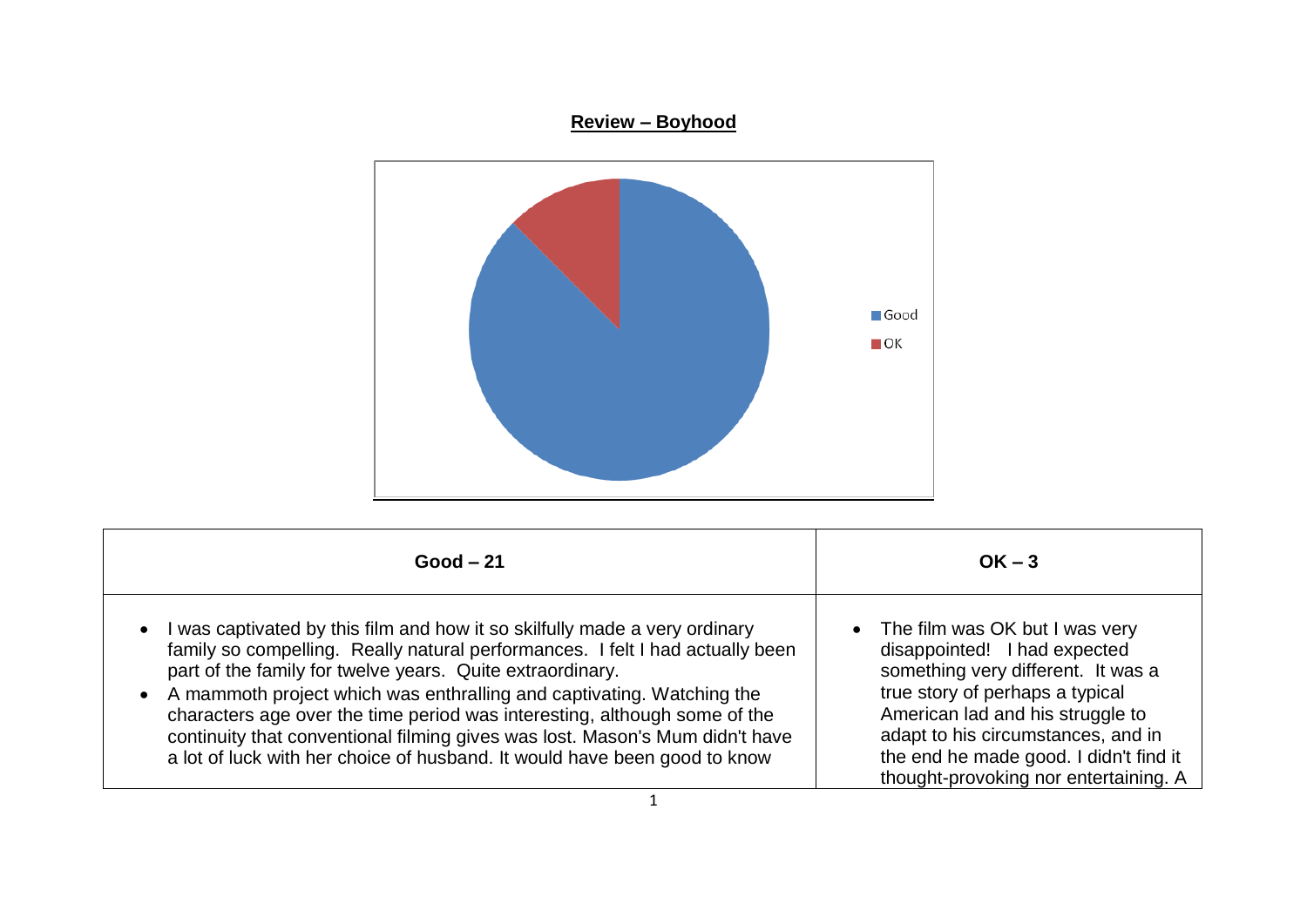what happened to the ex husbands and the children who were left behind at the end of the second marriage. The soundtrack was super and fitted so well with the developing story of Mason and his family. Very glad to have seen this movie - thank you for screening it.

- I thought this film was better than good, brilliant in fact. The documentary style made the characters really believable and sucked you into their lives. It also had plenty of emotional hooks which I like.
- My partner and I believe it was a well made film, with a simple storyline of everyday life and the traumas that are all too common. For my first film as a new member it was insightful and very good.
- Very good.
- What a wonderful film. Amazing effort over 12 years. It was great watching the main characters grow up.
- Very good, in a low key, credible and involving way, in so far as life in a foreign culture can ever be truly involving. By the end, I felt close to all the principal characters and cared what happened to them. It didn't feel as long as I know it was.
- I really enjoyed it. As it was filmed over 12 years I wasn't sure what to expect. I thought it worked very well and the story carried on over the years so easily.
- Excellent. We thoroughly enjoyed following the lives of the characters.
- A good depiction of teenage angst. The development of the father over the years was interesting.
- Very good. We both thought it was excellent and look forward to the sequel
- Thought it was overly long. Thought it was good how the adults hadn't changed in the 12 years, but the youngsters were unrecognisable. On the whole it was good.
- I thought it was very good. It was an interesting experiment in terms of filmmaking and great to watch the children grow up over the years. It made me remember that point in your life when you get fed up with adults telling you

wasted evening.

• We were both totally drawn in by the film but it was a bit like "reality" TV which I dislike. The characters were all well played and completely believable, like they were actually those people. Maybe that was partly because of the continuity of being filmed over 12 years. My friend did not think that worked but I did. I felt sorry for Mason, he was cute but seemed a bit wet as he grew older because he did not really express himself as he was always overshadowed by his sister (who did not look like either of her parents!) and dominated by both his parents and step dads! However, after expecting the real dad to be a loser, he was great with the kids and so much better than the other two men who were his step dads, although you can see why Mum was taken in by them. It did make you think about the effects of family relationships and regular upheavals on a young person. I would quite like to find out what happened next as in "That's what I'm talking about" but would not be heartbroken if I did not.